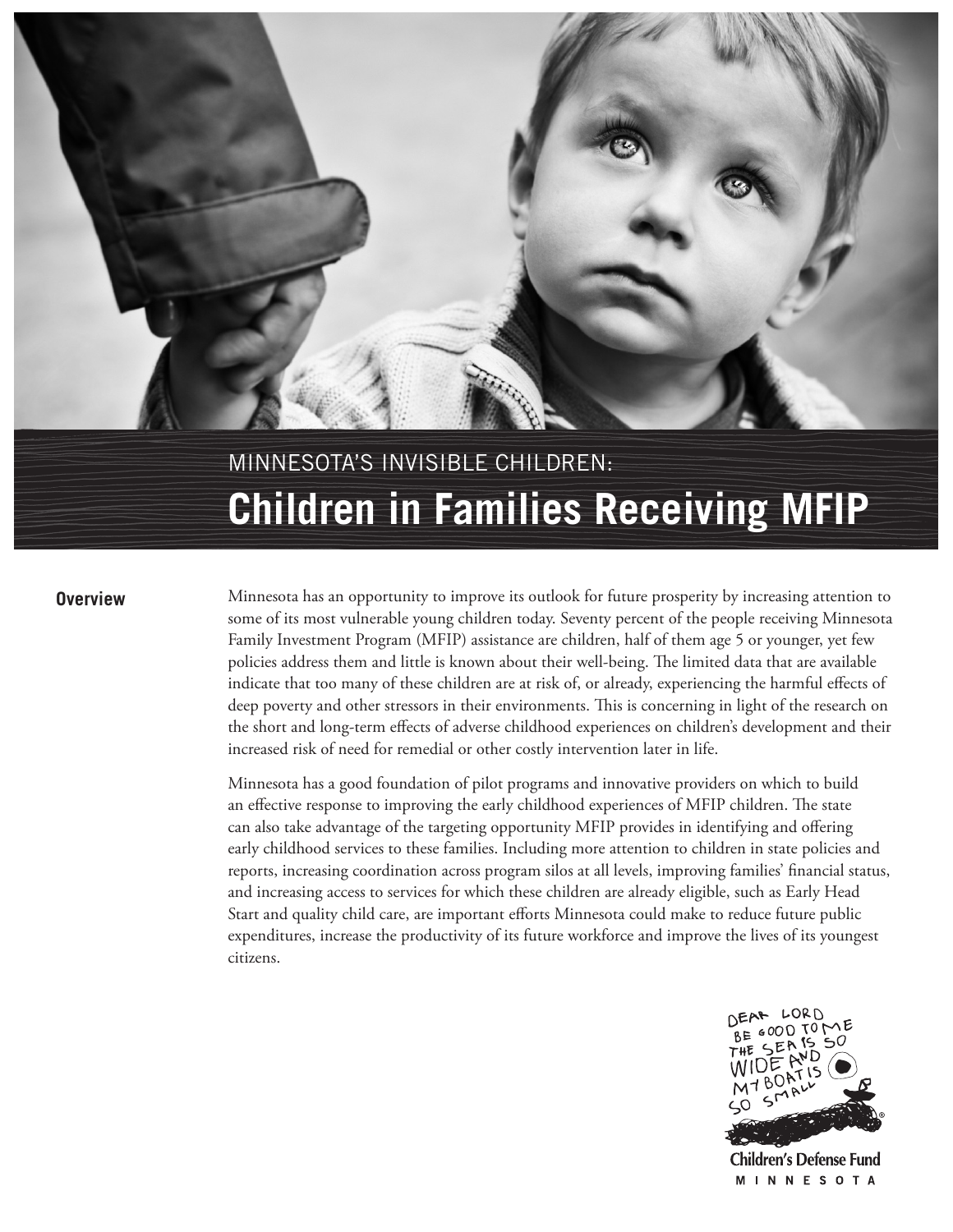### Introduction

Families receiving assistance through MFIP vary greatly in their characteristics and needs, but they all have children. Helping families meet their children's basic needs was the driving force behind the creation of MFIP and the programs that preceded it,<sup>1</sup> yet children receive scant attention in current laws, policies and public debates about welfare.

Since the establishment of MFIP and its predecessors, a wide body of research has documented the importance of early environments to children's future development. We have learned that these children are often experiencing adverse environments that make them highly vulnerable to not being ready for school, needing special education during their school years, and experiencing chronic health and other problems in adulthood. Furthermore, some of our current public policies exacerbate their risk. Fortunately, research is also documenting effective ways to reduce these risks, support parents and improve children's life outcomes.

This brief provides background information on the children whose care is being supported by MFIP and provides recommendations to improve their chances for a healthy and productive adulthood. Addressing these issues is essential to their future life outcomes as well as the state's future prosperity.

### Facts: Children in MFIP

### **1) Seven out of ten people receiving MFIP are children. In December 2010, this represented approximately 71,000 Minnesota children.**

- • Approximately two-thirds of the children receiving MIFP are in families where the adult (usually their mother) is also eligible for MFIP. The average number of children in MFIP families is two, but 43% of families had only one child. To be eligible for MFIP, families must include children (or be expecting a child), have incomes far below the poverty level, few financial assets and parents must comply with MFIP work requirements.<sup>2</sup>
- About one-third of MFIP children are in child-only cases. This typically means their caregiver (usually a parent) is ineligible for MFIP because they are receiving Supplemental Security Income (SSI) and are therefore too disabled to work. Some children in MFIP child-only cases are living with a relative (e.g., a grandparent or aunt) who is caring for them but who has elected not to receive MFIP or is ineligible to receive MFIP because their income is above the MFIP eligibility cut-off.<sup>3</sup> In these cases, the family from which the child came must have income at or below MFIP eligibility levels. Many of these children return to their original family once the crisis precipitating their move to a relative's home is resolved. The average payment in child-only cases is lower than it is for regular MFIP because its calculation is based only on the child's, or children's, eligibility.

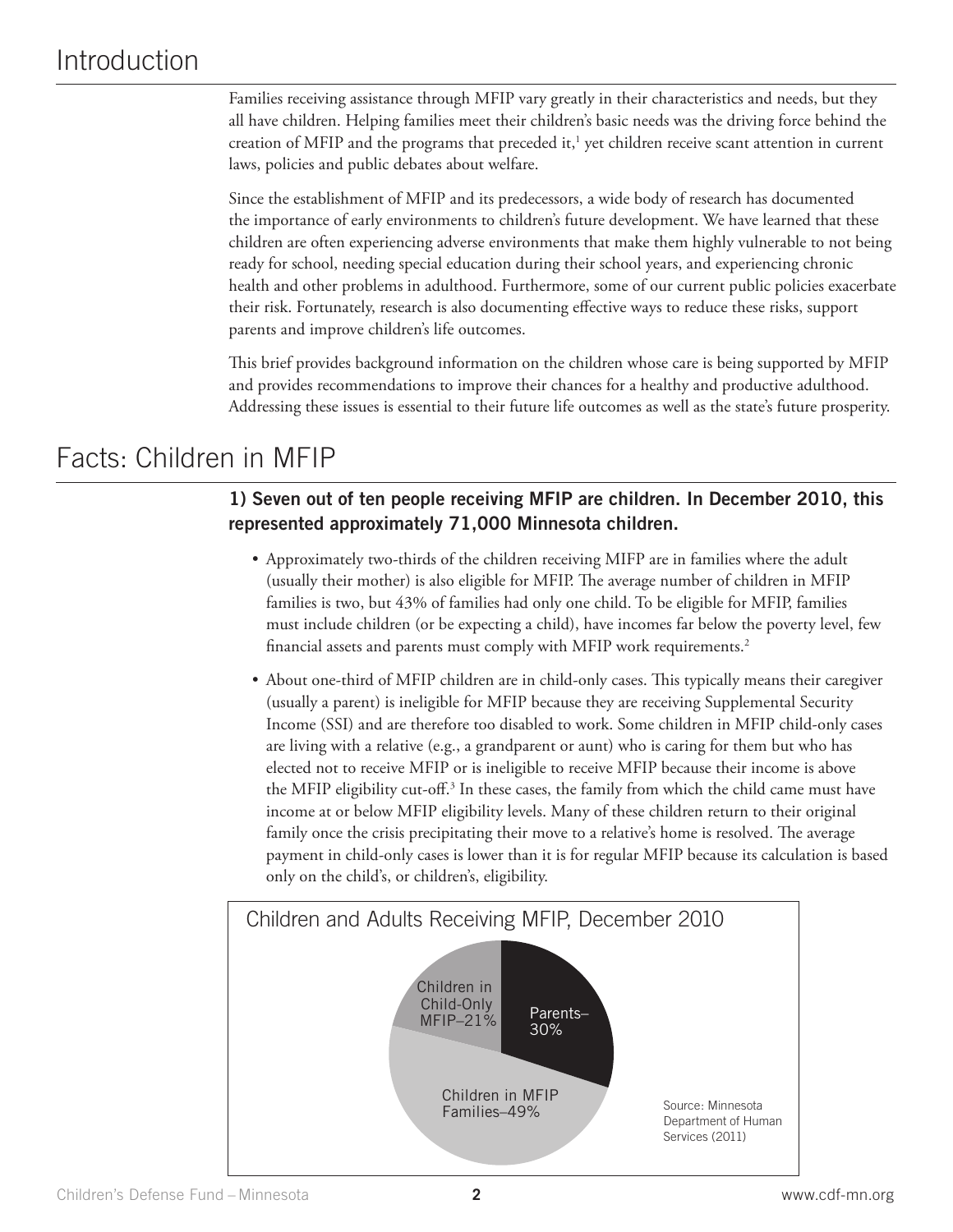• The number of children supported by MFIP is less than half the number living in poverty (174,000 in 2009).

**2) Almost half of the children in families receiving MFIP are age five or younger––years of rapid and critical brain development.** In 2009, the average age of the youngest child in an MFIP family was four years old, compared to eight years old for all Minnesota families.



Source: Minnesota Department of Human Services<sup>4</sup>

#### **3) MFIP keeps children from destitution, but they remain poor and are often pushed deeper into poverty by current policies.**

- The average monthly cash payment in December 2010 was \$303 for MFIP child-only cases, and \$357 for MFIP families. (Less than one percent of the total state general fund budget is spent on MFIP and General Assistance–the state's cash assistance program for adults without children.) The basic MFIP cash assistance amount has not been increased or adjusted for inflation since 1986.<sup>5</sup>
- Since 2003, the state has frozen payment levels to families with newborns who have been receiving MFIP for 10 or more months. Called the "family cap," infants born into a family already receiving MFIP are no longer counted when calculating family size, which determines the amount of assistance a family receives. (Previously, an additional child increased the assistance amount by at most \$95/month and as little as \$53/month, depending on family size.) Each year, approximately one in seven MFIP families is pushed deeper into poverty by the family cap.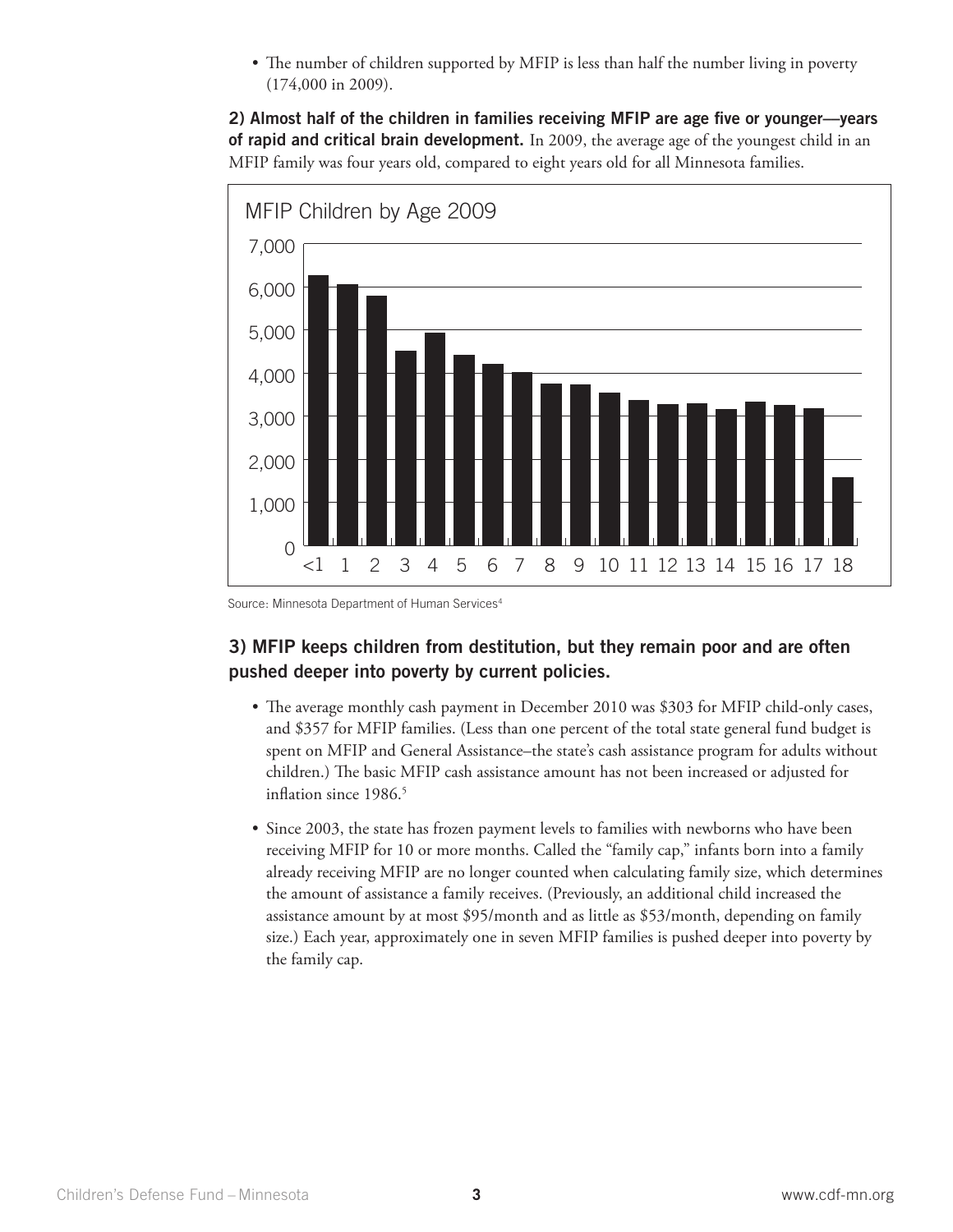As in other states, the family cap has not reduced the number of babies born to families receiving MFIP or affected family size. DHS data show, for instance, that the percent of total cases with a child under age one actually increased slightly—from 17.2% to 18.7% between 2000 and 2008.<sup>6</sup>

| <b>Family</b><br><b>Size</b> | <b>Federal</b><br><b>Poverty</b><br>Level 2011 | <b>MFIP Monthly</b><br>Cash Payment <sup>7</sup> | % of the | <b>MFIP Payment to Families</b><br>with a Newborn if Family<br>Poverty Level   Cap is Applied | % Poverty |
|------------------------------|------------------------------------------------|--------------------------------------------------|----------|-----------------------------------------------------------------------------------------------|-----------|
| Two                          | \$1214                                         | \$437                                            | 36%      | - NA                                                                                          | <b>NA</b> |
| Three                        | \$1526                                         | \$532                                            | 35%      | \$437                                                                                         | 29%       |
| Four                         | \$1838                                         | \$621                                            | 34%      | \$532                                                                                         | 29%       |

• Financial sanctions applied for caregivers' failure to meet program requirements can also force a family deeper into poverty. In December 2008, approximately 1,300 cases (5%) were sanctioned for non-compliance with employment services requirements, thereby reducing their families' cash assistance by 10% or 30%. Among the reasons families may be sanctioned include failure to attend MFIP orientation sessions, document their job search properly or comply with child support requirements. Many of these sanctioned families face substantial challenges that make cooperating with MFIP requirements difficult. This includes having children with disabilities or chronic health care problems and adults with severe depression or anxiety, domestic violence, and illiteracy. To reduce the number of families with severe challenges who are sanctioned, a new service track was created in 2008 called Family Stabilization Services. The FSS track allows more flexibility in employment plans so parents who are experiencing high rates of long-term illness or incapacitation can pursue medical or social services. State data indicate FSS has substantially reduced the sanction rate for these families, but there is very little information on the extent to which they or their children are accessing support services. Additional funding to cover the costs of early intervention services was not provided when the authorizing legislation was passed. Other research suggests that many of the MFIP families who are currently being sanctioned would qualify for FSS, but the system often fails to identify them.<sup>8,9</sup>

**4) Many children are in families experiencing additional challenges that put them at higher risk of developmental delay.** These other risk factors, such as homelessness, a parent with mental illness or chemical dependency, and child neglect, are often associated with poverty and can hamper children's development. These risk factors can introduce toxic levels of stress that affect the building of neural connections in children's brains.

- Almost half (47%) of parents or guardians in MFIP families are known to have received a mental health diagnosis within the prior three years.<sup>10</sup>
- More than one-third (37%) of MFIP parents or guardians were diagnosed with a chemical dependency within the prior three years.
- More than half (53%) of parents or guardians receiving SSI in MFIP child-only cases have a serious mental health diagnosis.
- Approximately one in five (18%) MFIP families were involved with the child protection system within the prior three years—almost five times the rate of the rest of the population.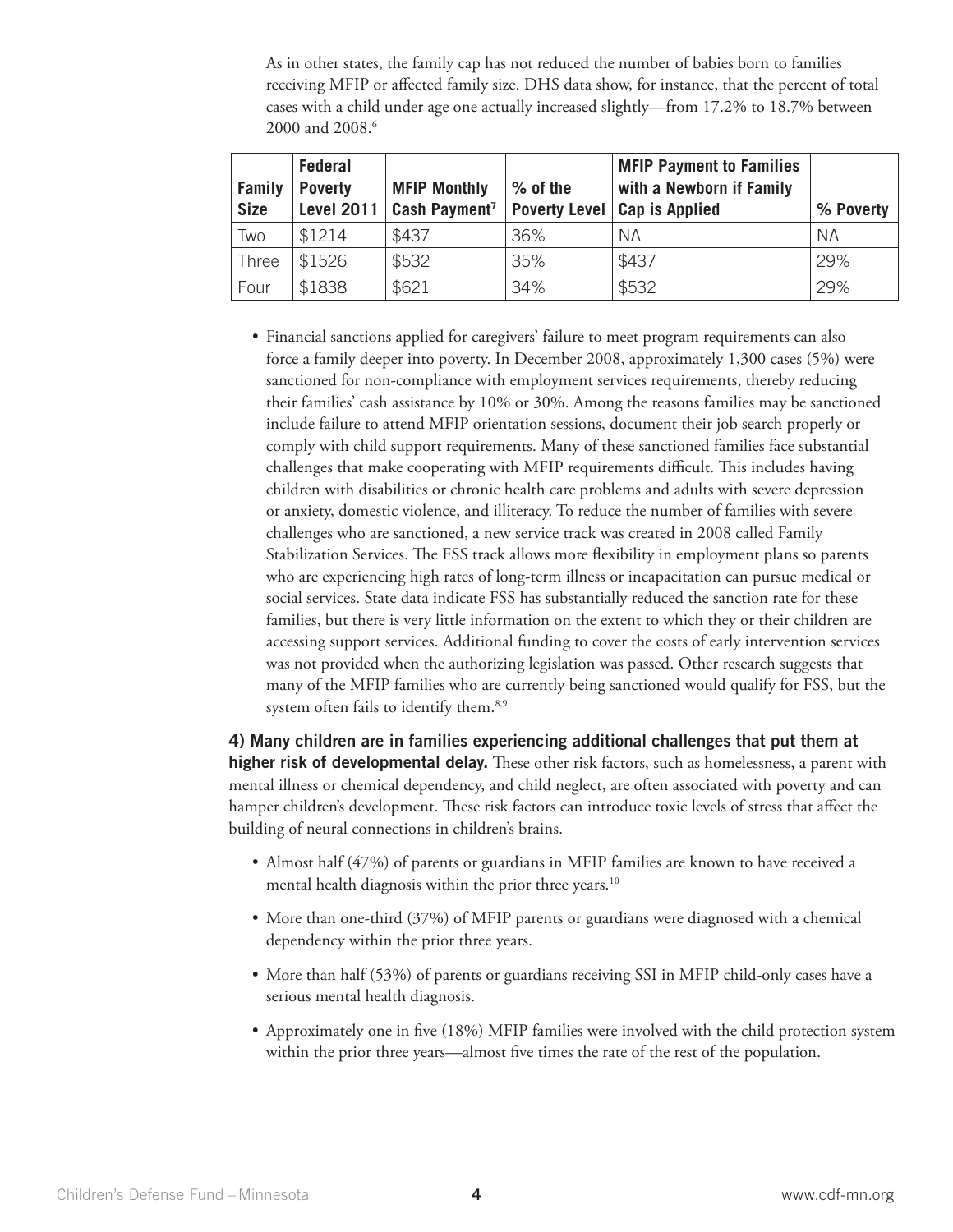#### **5) The limited available data show that the deep poverty MFIP children experience is harming their development.**

- • One-third (35%) of children in MFIP families are enrolled in Special Education—nearly three times the rate of all children.
- • Nearly two-thirds of the young children in MFIP families tested as part of a discontinued pilot project screened positive for potential developmental delays.
- One-third of MFIP children had a mental health diagnosis (including ADHD) in a longitudinal MFIP study; children ages 0–2 had higher rates of mental health problems than children in high school.
- • Children being raised by relatives in MFIP child-only cases are more likely to have serious health concerns than children in MFIP families, but are less likely to have preventive health visits.

#### **6) The lack of a child focus in MFIP is reflected in early childhood program participation rates.**

- • Based on Head Start data, which may understate MFIP eligibility, only one in eight MFIP children under age 6 (approximately 4,000 children) was enrolled in Head Start or Early Head Start in the 2009-2010 school year.
- • Approximately one-fourth (550) of Early Head Start infants and toddlers are in families receiving MFIP.<sup>10</sup>
- No statewide data are available on how many children in MFIP families or in child-only cases are receiving Early Intervention (Part C/Help Me Grow) or Family Home Visiting services.

#### **7) Federal law and MFIP statutes focus almost exclusively on adults, and federal and state reports (with a few exceptions) reflect this lack of attention to children.11**

- • Children's well-being is generally only addressed in terms of its impact on parents' employment. For instance, while a child with a medically certified illness or disability that keeps their parents from working can be a reason for eligibility for the Family Stabilization Services service track, there are no provisions in the MFIP statute to ensure those children are referred for necessary early intervention services. Nor are reports required about the school readiness, performance or progress of MFIP children in school, although this information currently exists and could be collected through an integrated data system.
- There are no data reporting requirements or county performance measures related to children or child well-being, except for a count of the number of child-only cases. For instance, the number of children affected by financial sanctions is not reported although research shows that these children will be at even higher risk for developmental delays at their family incomes drop further into deep poverty (Child Trends, 2009; Duncan and Magnuson, 2011).
- There are no follow-up requirements to ascertain a child's well-being when a family is sanctioned, although research suggests that families sanctioned for non-compliance are much more likely to be struggling with domestic violence, mental illness or illiteracy than other families (West Coast Poverty Center, 2006).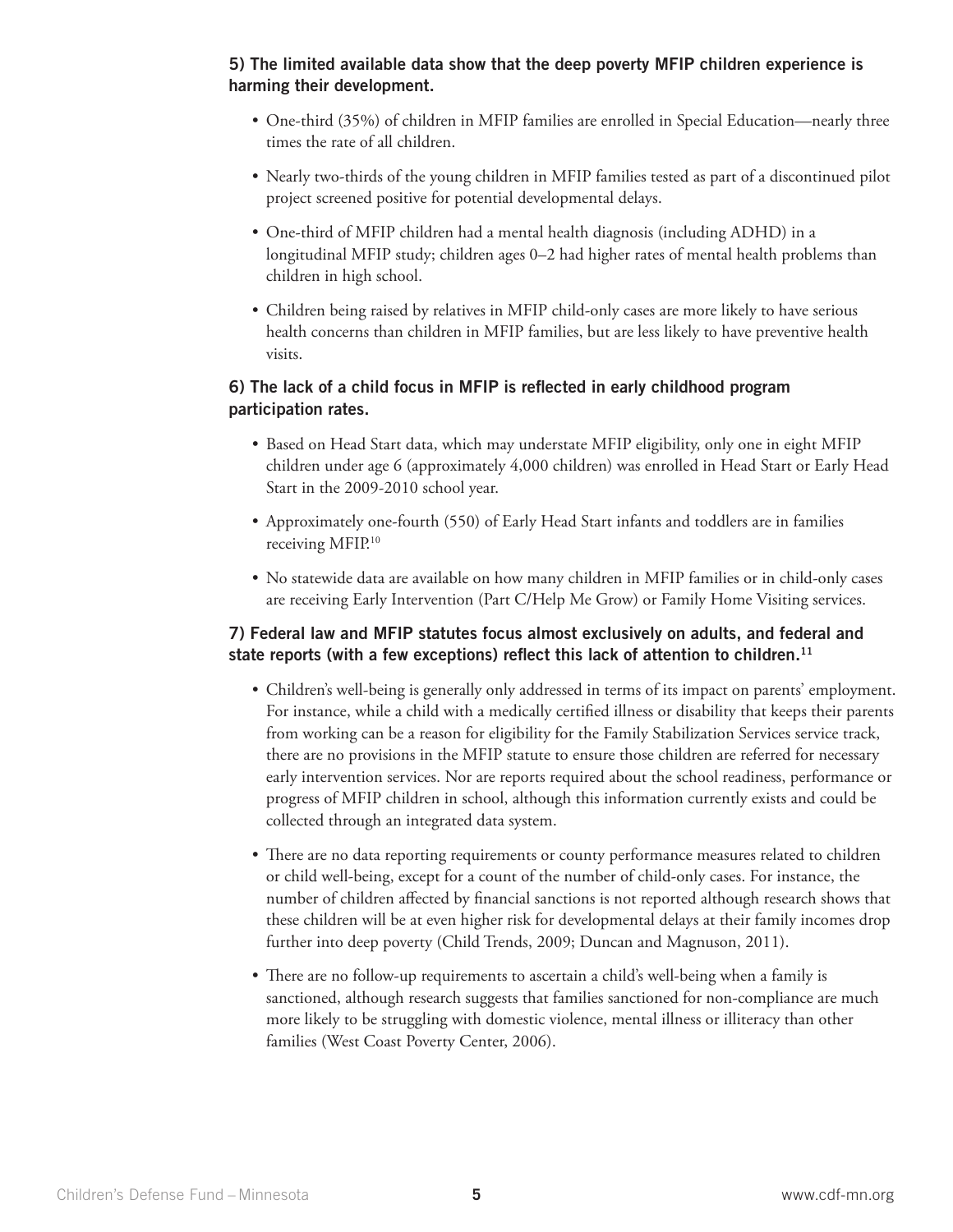- • While MFIP recipients must be informed about the availability and benefits of early childhood health and screening during their orientation to MFIP, there are no provisions to help parents follow through on the information. In addition, parents may be exempted from the orientation if it conflicts with work related activities, precluding them from receiving the information. Similarly, state statute requires them to be referred to social services if necessary but there are no provisions to ensure families can actually access those services.
- • Coordination among early childhood programs and welfare is required in state statute and federal regulations (e.g., between Head Start and welfare) but it is difficult to determine the extent to which there is communication or collaboration at the local level across these programs.

### **8) MFIP and Transition Year Child Care Assistance are the only programs specifically targeting MFIP children but the emphasis is on the role child care plays in promoting parents' employment, not child development.12 Therefore, program requirements often run counter to best practices for early childhood.**

- Current Child Care Assistance Program (CCAP) requirements can result in families temporarily losing assistance and their slot with a child care provider when their employment changes, even if only for a short time (e.g., they lose a job or their hours change). When they can once again purchase child care they frequently have to find a new provider, disrupting the relationships their child has formed with a provider and preventing consistent care.
- • Children in MFIP-child only cases often have little or no access to early learning or care experiences outside their home. If their caregiver is not employed (often due to mental illness), they are not eligible for regular child care assistance.<sup>13</sup> These children are often the most in need of an early learning or care experience outside the home due to the additional risk factors they face.
- The percent of eligible MFIP families who actually use child care assistance (40% of families with a child 6 or younger) is lower than expected and the reasons for the low rate are not wellunderstood. This suggests many children who could benefit from the current program are not able to do so.
- Trends in the child care assistance program may be affecting the quality of care children receive. Currently, CCAP provider payment rates are far below market rates.<sup>14</sup>

#### **9) A few pilot projects specifically oriented to children receiving MFIP have shown promise toward improving their life chances.**

- The original MFIP pilot conducted in the mid 1990s allowed families to continue receiving some cash assistance until the combination of their wages and assistance totaled 140% of the federal poverty level.15 A national evaluation found children in those families did better in school than did children in the control group whose families were removed from the program once their incomes reached approximately 70% of the poverty level.<sup>16</sup>
- Children in the child care assistance program who participated in a Department of Human Services pilot project—School Readiness Connections—showed high rates of school readiness. The pilot reduced program administrative barriers; making it easier for children to receive consistent care when their parents' work schedule changed and provided financial incentives for providers to improve their quality of care. In addition, the other children in the providers' care who were not receiving MFIP also showed high rates of school readiness most likely due to the improvement in child care quality provided through the pilot project.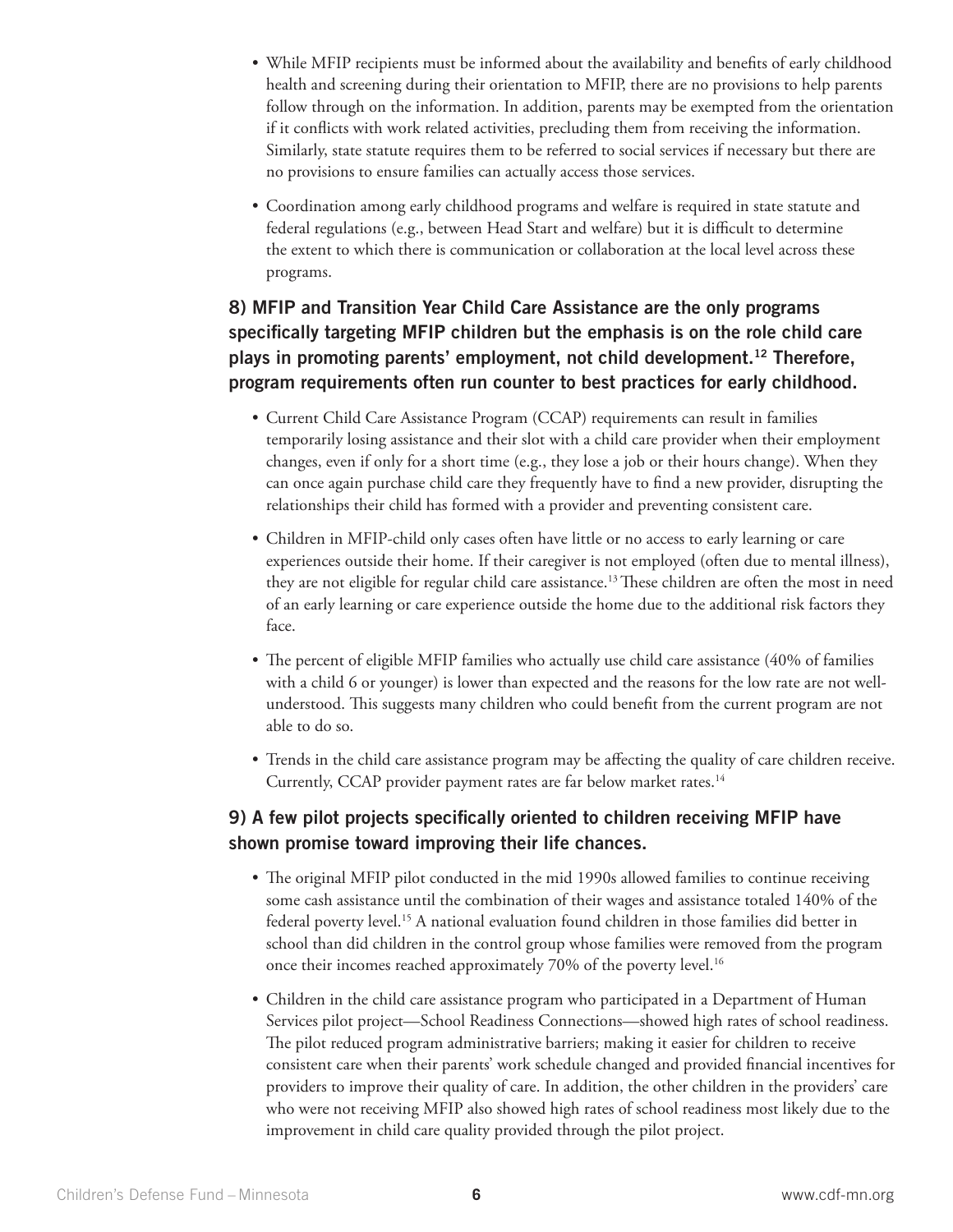- • Parents reported high rates of satisfaction with their experiences with the MFIP Children's Mental Health pilot project. The project screened their children for developmental progress and allowed them to modify their MFIP employment plan to allow them to follow through on referrals for additional assessment or services when necessary.<sup>17</sup>
- • In addition to these projects aimed especially at MFIP children, there is a large body of research and evaluations documenting the effectiveness of quality child care and early intervention programs in improving outcomes for children in similar circumstances.<sup>18</sup>

### Recommendations

- 1. **Seek the input of parents** in families receiving MFIP to identify ways to enable them to improve their children's life prospects and combine work with child rearing.
- 2. **Increase attention to children in MFIP families through improved data collection and reporting;** for example, regularly report the number and ages of children in cases affected by sanctions or exceeding the time limit in MFIP reports. Collect and report data (for use administratively as well as for planning services at the family level) regarding the participation of these children in early intervention and other early learning programs, and their utilization of preventive health services.
- 3. **Improve the state's data reporting capacity to answer questions about children's access to current services and outcomes** by linking data across programs and agencies. For instance, link education and MFIP data to determine how well children are doing in school and suggest ways to improve achievement and progress toward graduation. Identify and make recommendations about ways to increase communication and collaboration across departments of human services, education and health at the state and local levels to facilitate attention to the wellbeing of children in families receiving MFIP.
- 4. **Use the child behavior assessment included in the annual MFIP employability review (the "Employability Measure") conducted with parents to identify potential early childhood issues** requiring follow-up assessment or referral. Provide resources and additional training for county employment counselors and financial workers to help parents determine when their children may benefit from early intervention or other services. Allow parents' work requirements to be modified to allow them to follow-through on referrals, as allowed in the MFIP Children's Mental Health Pilot Project and intended in the FSS service track.
- 5. **Provide training and professional development opportunities for front-line county workers on the impact of adverse childhood experiences**. Coordinate efforts with public health officials to expand community-based prevention efforts.
- 6. **Review MFIP cash assistance levels and related policies** such as financial sanctions and the family cap in terms of the research on the impact of poverty on children's development. Modify policies as indicated.
- 7. **Conduct an analysis of the state's current service capacity** to provide family home visiting and other early childhood services to MFIP and other low-income families.<sup>19</sup>
- 8. **Revisit the January, 2010 DHS Child Care Advisory Task Force report** recommending child care assistance follows the child (not the parent) and other measures to ensure consistent and accessible care. This means, for example, if a parent's hours temporarily change, their child care assistance would not be disrupted, allowing the child to remain with the provider with whom he or she has developed a relationship.20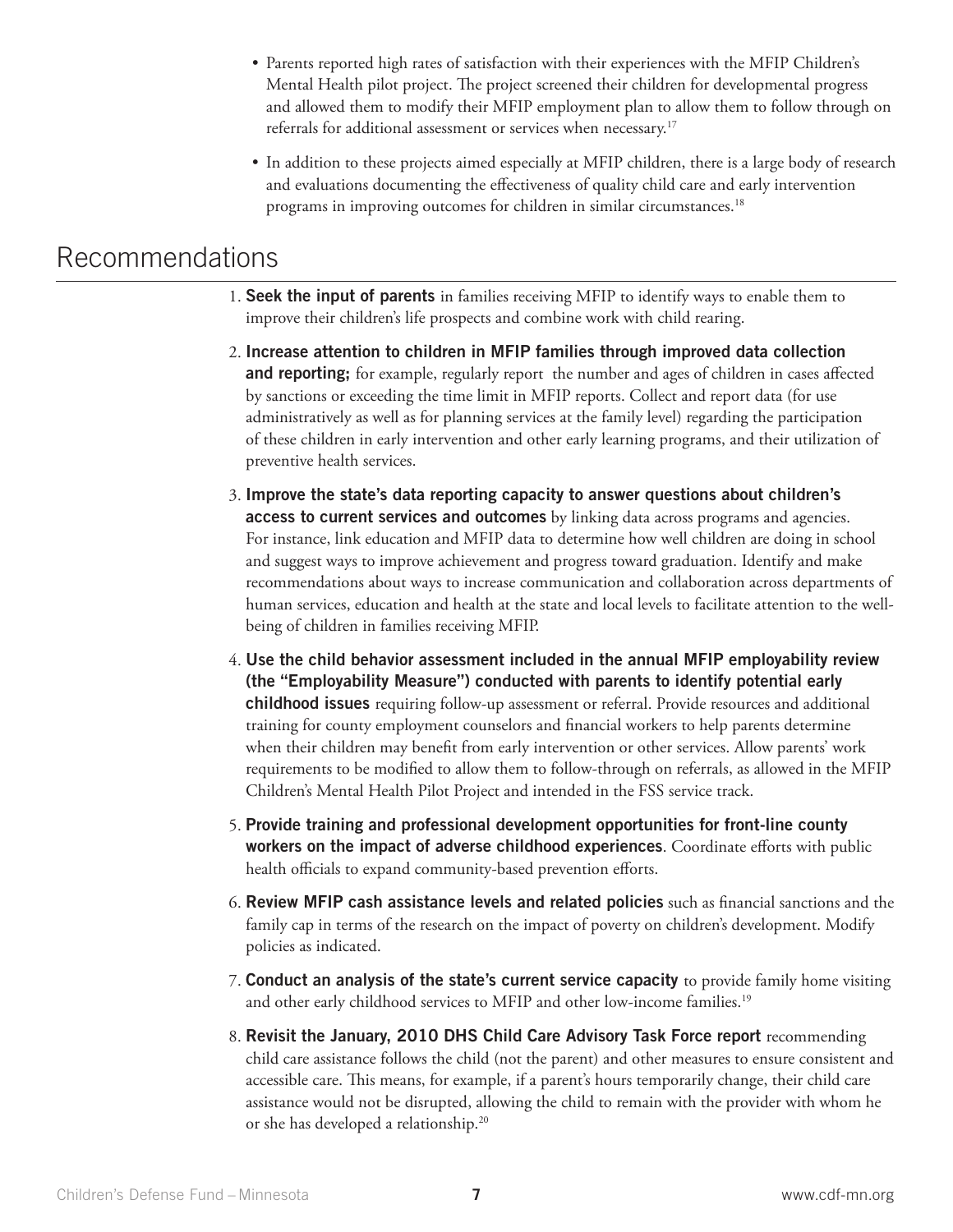- 9. **Reconsider child care policies that make it difficult for children in some of the most vulnerable circumstances to access regular early learning experiences.** Expand early childhood and preschool opportunities for children whose parents are not employed or who are in unstable living situation, e.g., due to homelessness or serious mental illness.
- 10. **Expand efforts to improve low-income workers' wages** generally and access to education and other pathways to higher family incomes through wage and benefit policies.
- 11. **Adopt workplace policies that support parents** (e.g., paid sick leave) and ensure parents can access early care (child care and early intervention) while they work, pursue education, mental health or other resources to improve their family's financial situation.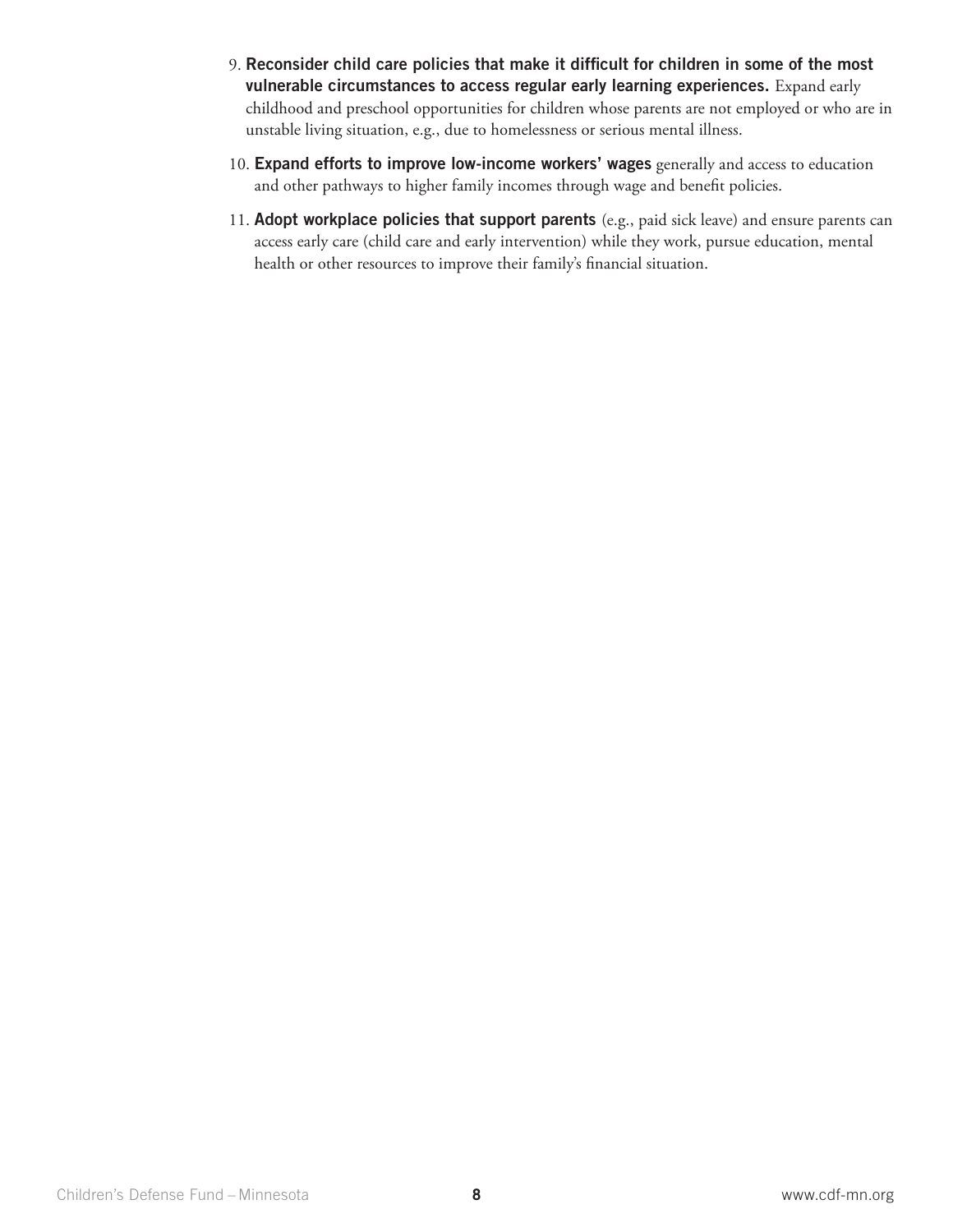### Conclusion

The explosion in knowledge about the importance of early childhood to outcomes in adulthood is an impetus to reexamine all public policies that impact children. Many of the children whose families are receiving MFIP, especially those whose families receive assistance for a short time while they weather financial or personal crises, will experience little or no harm from the stressors of the temporary poverty their families find themselves in. But many more children are in families whose incomes will not substantially improve in the near or far term, and who will experience the lifelong effects of poverty.

If the stressors poor families experience are not reduced, these children have a much higher chance of repeating their parents' experiences as MFIP recipients in adulthood.21 In addition to the personal costs these children will experience throughout their lives, public costs will also be unnecessarily higher due to both greater remedial needs and lowered productivity in adulthood. These outcomes are wasteful and avoidable.

Minnesota—along with the rest of the country–is undergoing a major demographic shift. By the time today's infants and toddlers enter the workforce, they will be supporting more older and younger Minnesotans than any prior generation. Minnesota will need every child born today to be as healthy and productive as possible if the state's economy is to thrive. Fortunately, research has greatly expanded our awareness of the environmental factors in children's lives that can be modified to improve their life chances. Policy makers and others can help more families plot a brighter future for their children.



Source: Stinson and Gillaspy, October 2008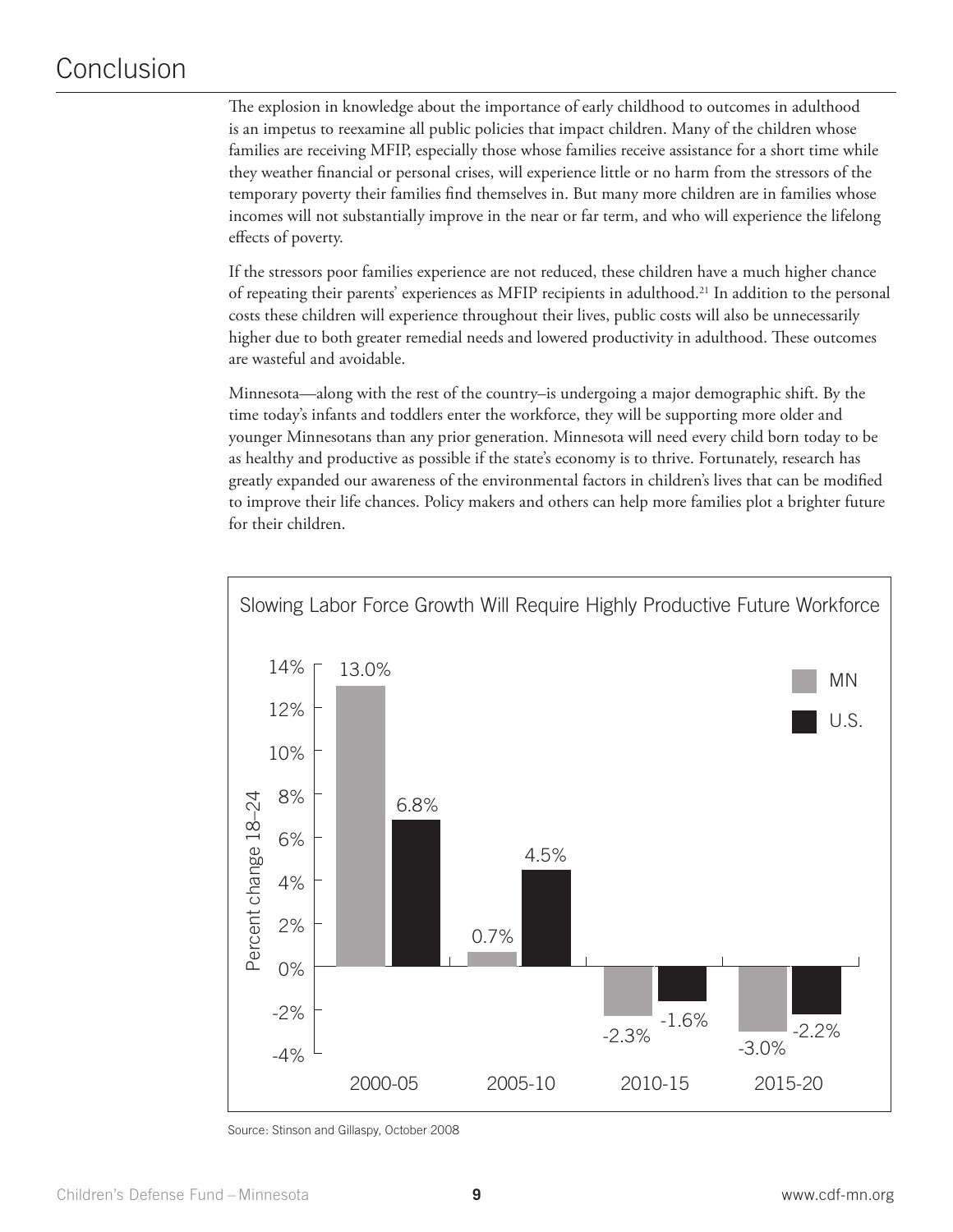### Resources

Child Trends. 2009. *Children in Poverty: Trends, Consequences and Policy Options.* Washington DC. http://www.childtrends.org/files/child\_trends-2009\_04\_07\_rb\_childreninpoverty.pdf

Duncan, Greg and Magnuson, Katherine. 2011. *The Long Reach of Early Childhood Poverty.* Stanford University: Stanford, CA. http://www.stanford.edu/group/scspi/\_media/pdf/pathways/winter\_2011/ PathwaysWinter11\_Duncan.pdf

Manpower Demonstration Research Corporation (MDRC). September 2000. *Reforming Welfare and Rewarding Work: Final Report on the Minnesota Family Investment Program Vol. 2 Effects on Children*. http://www.acf.hhs.gov/programs/opre/welfare\_employ/mn\_mfip/reports/mfip\_vol2/mfip\_vol2\_ child.pdf

Minnesota Department of Human Services. October 2008. *Minnesota Family Investment Program Longitudinal Study: Five Years from Baseline and Beyond.* https://edocs.dhs.state.mn.us/lfserver/ Legacy/DHS-4450K-ENG

Minnesota Department of Human Services. January 2010. *Child Care Advisory Task Force Recommendations.* http://www.house.leg.state.mn.us/comm/docs/ ChildCareAdvisoryTaskForceReport.pdf

Minnesota Department of Human Services, January 2010. *Family Stabilization Services for MFIP Participants: Data from the First Year.* https://edocs.dhs.state.mn.us/lfserver/Public/DHS-4064V-ENG

Minnesota Department of Human Services. January 2010. *Minnesota Family Investment Plan and Children's Mental Health Services Pilot Evaluation.* https://edocs.dhs.state.mn.us/lfserver/Public/DHS-6100-ENG

Minnesota Department of Human Services, June 2010. *Minnesota Family Investment Program Childonly Cases, Caregivers and Children.* https://edocs.dhs.state.mn.us/lfserver/Public/DHS-6193-ENG

Minnesota Department of Human Services, August, 2011. *Minnesota Family Investment Program and Diversionary Work Program: Characteristics of December 2010 Cases and Eligible Adults.* http://www. dhs.state.mn.us/main/groups/publications/documents/pub/dhs16\_163098.pdf

Stinson, Tom and Gillaspy, Tom. October, 2008. *Minnesota and the Global Economy*, Minnesota High Technology Association. http://www.mhta.org/uploads/Stinson%20Gillaspy%20Presentation. pdf

West Coast Poverty Center. 2006. *Review of Research on TANF Sanctions: Report to Washington State WorkFirst SubCabinet*. University of Washington: Seattle WA. http://www.workfirst.wa.gov/research/ studies/sanction\_literature\_final.pdf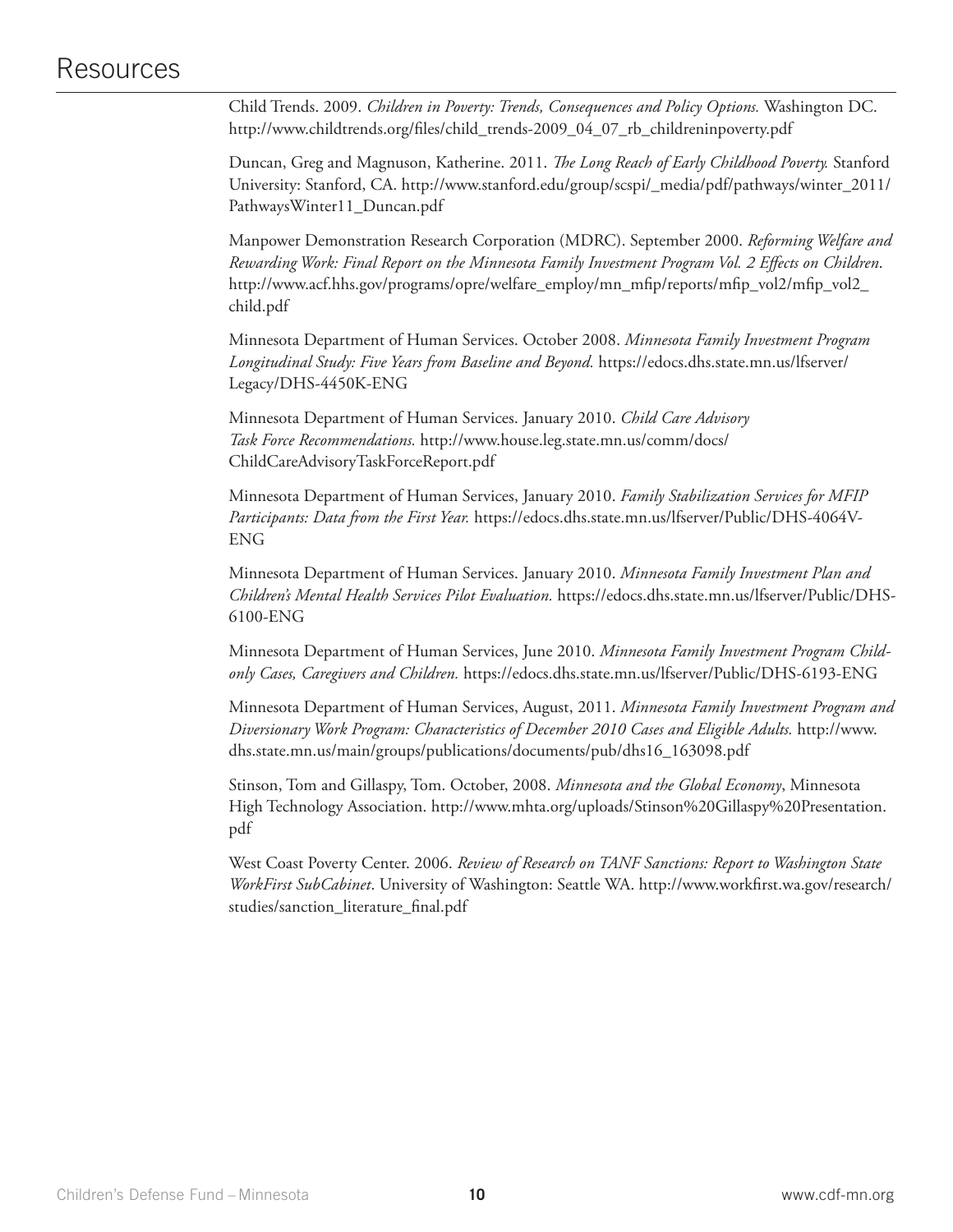## **Endnotes**

- 1 Mothers' Pensions were authorized in the early years of the twentieth century to keep children out of orphanages. Most of these children had parents but their parents' were too poor to care for their children. Mothers' pensions were followed by Aid to Dependent Children in the 1930's, which later became Aid to Families with Dependent Children in the 1960's.
- 2 Most families are enrolled in the Diversionary Work Program (DWP) upon their initial application to MFIP. Under the DWP, they receive four months of assistance once they have completed an employment plan. If they are unable to find employment and still meet other MFIP eligibility requirements, they will be transitioned to MFIP at the end of the four-month period.
- 3 Many caregivers in these situations are grandparents or other relatives. Opting out of MFIP means they do not have to meet the work and other requirements that accompany MFIP. Other data indicates most of the relatives caring for children eligible for MFIP have low incomes.
- 4 Dana DeMaster, Department of Human Services, personal communication, 11/2/10.
- 5 Since 1996—ten years after Minnesota last increased the MFIP payment levels—31 other states have increased their payment amount. During that same period (1996—2010), the buying power of the MFIP payment decreased by 28%, due to the failure to reflect cost-of-living increases (see Center on Budget and Policy Priorities, 2010: http://www.cbpp.org/pdf/11-24-08tanf.pdf
- 6 This conclusion is based on analyses completed by the Department of Human Services (Leslie Crichton, Department of Human Services, personal communication, 1/13/11); for other states, see for example: Center for Law and Social Policy, 2003. Lifting the Lid off the Family Cap: States Revisit Problematic Policy for Welfare Mothers. http://www.clasp.org/admin/site/publications/files/0166.pdf
- 7 Families also receive food stamps but these are not counted as income when tabulating families in poverty. Even when the value of food stamps is added to the cash assistance amount, however, they remain in poverty, e.g., a family of three is living at two-thirds of the poverty level.
- 8 See for example: University of Washington, 2006. Review of Research on TANF Sanctions, http://www.workfirst.wa.gov/research/studies/sanction\_ literature\_final.pdf
- 9 Rates may actually be higher. This information comes from the state's public health care billing data base.
- 10 The number may be higher if an agency chose a different category under which to place a child's reason for eligibility, but there is currently no way to determine how often that occurs.
- 11 The most recent annual DHS MFIP report highlights the limited amount of information that is currently available about children for the first time. DHS has also conducted special analyses and published informative occasional reports on children (e.g., child-only MFIP cases) and included information on children in its longitudinal studies. However, there is generally a lack of data collected on children, reflecting the lack of attention to children in the federal and state laws authorizing MFIP.
- 12 All children receiving MFIP are eligible for Medical Assistance.
- 13 Some families are able to receive limited child care assistance to participate in social services-related activities as part of their work plan, but there are indications that families that are experiencing the effects of severe depression or other serious mental illness may still face substantial challenges accessing child care.
- 14 Legislation passed in 2011 will further cut payment rates for some providers and further limit access.
- 15 The current exit level is 115% of the federal poverty level.
- 16 The final MDRC evaluation in 2005 showed that children who were preschoolers in the experimental group were doing better in math and reading as fifth graders than their peers in the control group.
- 17 The project was not recommended for continuation, however, because the measures of success were based on parents' employment status, not the impact of the project on their children's well-being.
- 18 For a good overview of current research on early childhood development, see the Center on the Developing Child at Harvard University http:// developingchild.harvard.edu/index.php/activities/forum/
- 19 For instance, Early Head Start slots are available to serve only 10% of the infants and toddlers in poverty.
- 20 Minnesota Department of Human Services. January 2010. Child Care Advisory Task Force Recommendations. http://www.house.leg.state.mn.us/comm/ docs/ChildCareAdvisoryTaskForceReport.pdf
- 21 A follow-up study of MFIP longer-term recipients (i.e., those facing the most challenges) found that half of the girls who were teenagers on their families' cash assistance had become MFIP mothers themselves eight years later.